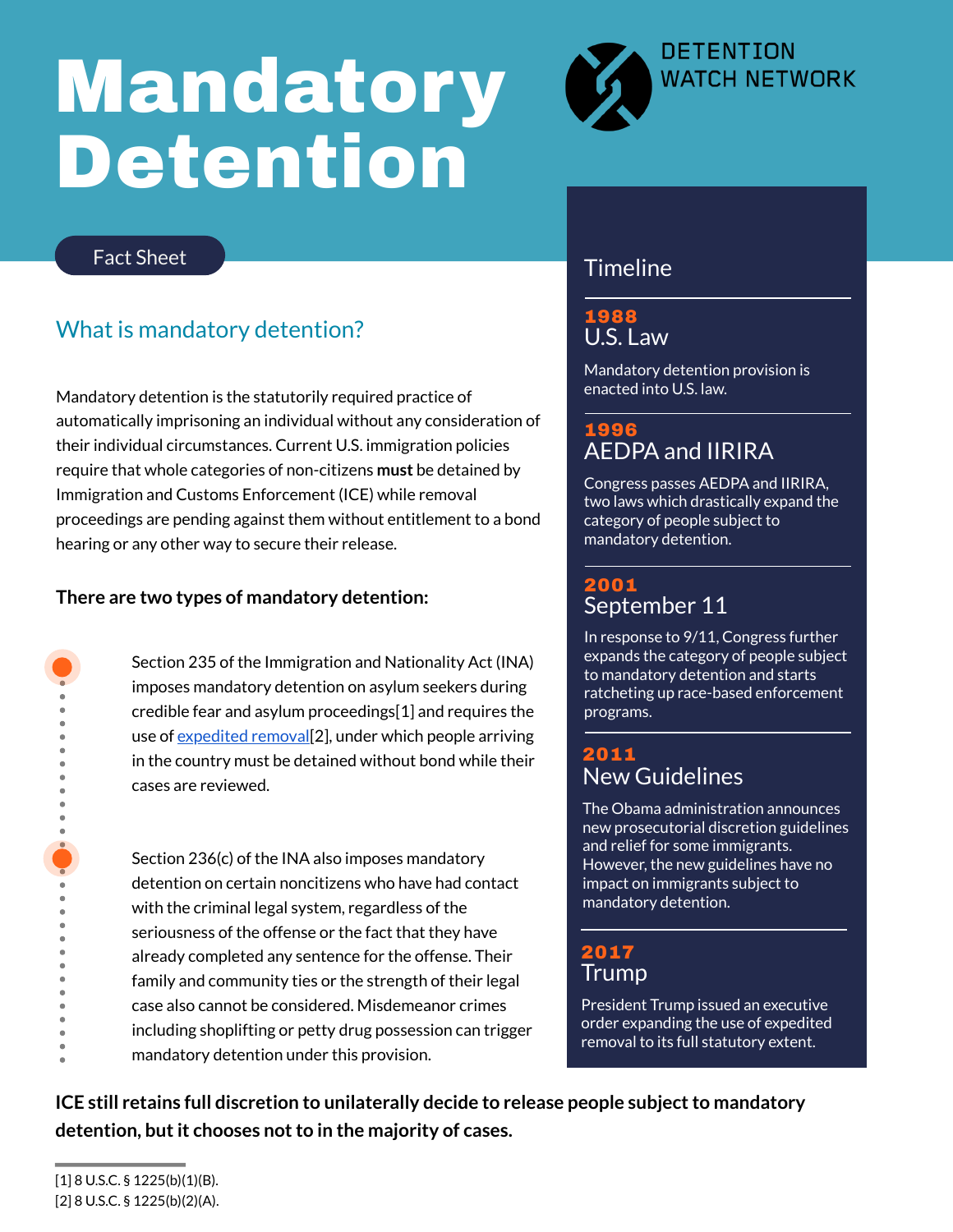

## Who is subject to mandatory detention?

nate targeting of Black and<br><mark>ionately impacts</mark> Black and Any non-citizen can end up being subject to mandatory detention, including legal permanent residents who have lived in the U.S their entire lives, asylum seekers, torture survivors, single mothers, the sick and the elderly. Due to the stark racial disparities in the criminal legal system and the disproportionate targeting of Black and Brown people for arrest, incarceration, and deportation, mandatory detention <u>disproportionately impacts</u> Black and Brown immigrants. Due to this disproportionate impact, [half](https://oir.sccgov.org/sites/g/files/exjcpb1026/files/sobi-deprt-blk-immig-crim-sys.pdf) of all Black immigrants detained pending removal proceedings are targeted for deportation by ICE on criminal grounds and thus likely to be subject to mandatory detention.

## How has mandatory detention expanded in the United States and who benefits?

The practice of mandatory detention has existed since 1988, but it was not until the passage of two laws in 1996, the [Antiterrorism](https://www.govinfo.gov/content/pkg/PLAW-104publ132/html/PLAW-104publ132.htm) and Effective Death Penalty Act (AEDPA) and the Illegal Immigration and Immigrant [Responsibility](https://www.govinfo.gov/content/pkg/STATUTE-110/pdf/STATUTE-110-Pg3009.pdf) Act

(IIRIRA), that the scope of mandatory detention grew dramatically. These 1996 laws labeled a wide range of crimes as "aggravated felonies" and expanded the classification of "crimes involving moral turpitude, " both of which trigger mandatory detention. IIRIRA also created *[expedited](https://www.americanimmigrationcouncil.org/research/primer-expedited-removal) removal*, a process through which asylum seekers apprehended by immigration authorities are mandatorily detained until they pass their credible fear interview with an asylum officer. The government has also systematically refused to release asylum seekers even after their detention is no longer required by law. The expansion of mandatory immigration detention in the 1996 laws reflected the long history of racism, anti-Blackness, and criminalization of communities of color in the United States, including modern campaigns like the "War on Drugs" that started in the 1970s and the 1994 Crime Bill.

Private prison corporations and those invested in for-profit incarceration benefit the most from mandatory detention and its expansion. [Nearly](https://www.aclu.org/news/immigrants-rights/more-of-the-same-private-prison-corporations-and-immigration-detention-under-the-biden-administration) 80% of people detained each day in ICE custody are detained in private detention facilities run by big companies like CoreCivic and GEO Group, which each earn more than a billion dollars every year keeping people behind bars. These companies also spend several million dollars a year lobbying officials in state, local and federal government to support laws and policies that will increase the number of people subject to detention - like mandatory detention - and therefore the demand for their services.

## **\$2.8 Billion**

Money Congress spent in Fiscal Year 2021 to lock up immigrants.

## **190,000**

The approximate number of people detained in Fiscal Year 2021, a nearly 300% increase since the passage of AEDPA and IIRIRA in 1996.

#### **Over 66%**

Approximate percentage of immigrants detained under mandatory detention on a given day in Fiscal Year 2021. ICE expects this number to continue to rise.

#### **219 Deaths**

The number of people known to have died in ICE custody since 2003.

## Mandatory Detention by the Numbers







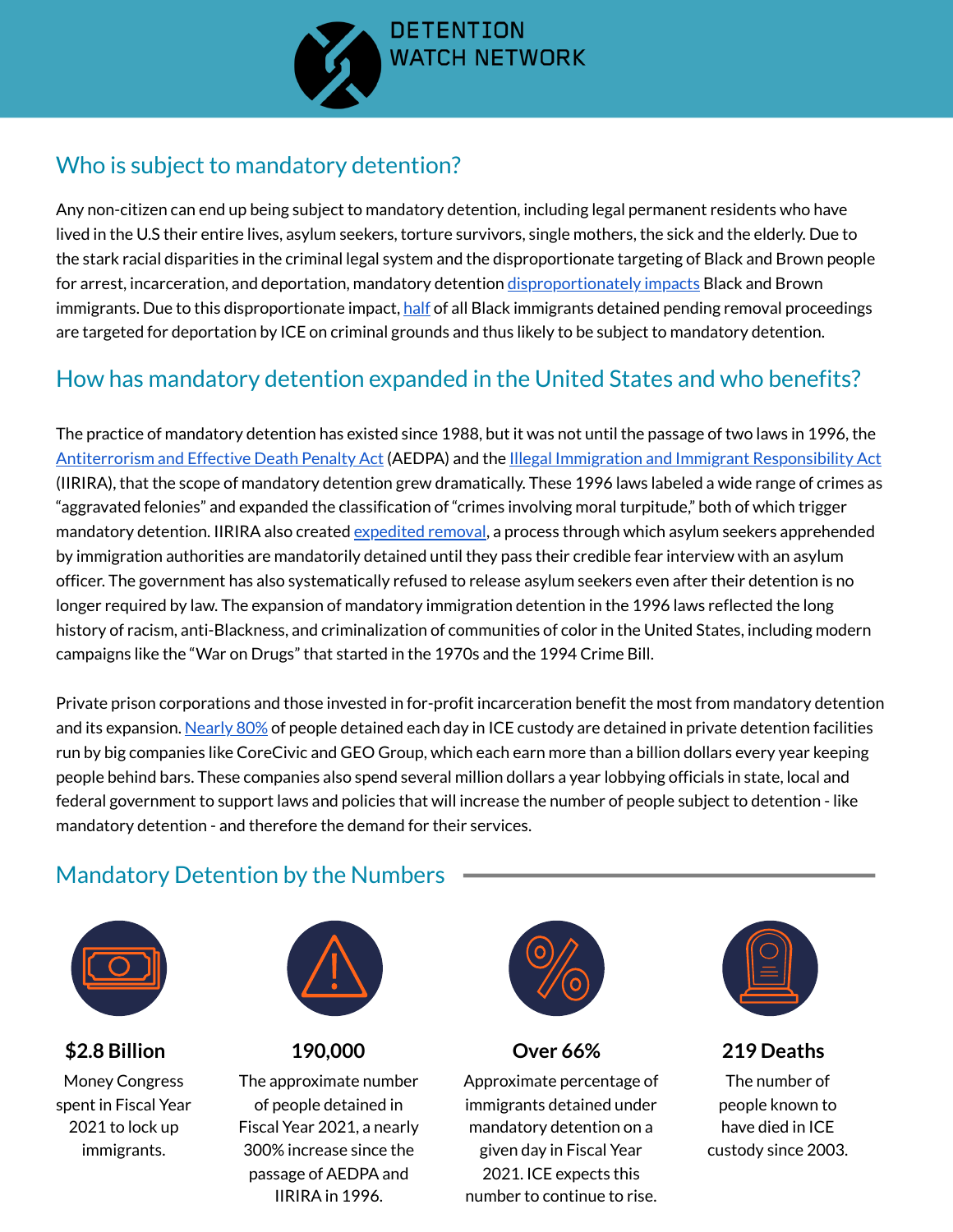

## How does mandatory detention affect individuals and communities?

Mandatory detention leads to the long-term incarceration of people with pending immigration cases. Although ICE retains discretion to release people held under mandatory detention, the statutory provisions allow ICE to claim its hands are tied by the law. Given ICE's unwillingness to release people, the increasingly backlogged and delayed immigration courts, and already lengthy and complicated legal processes involved, people often spend years behind bars while fighting their cases.

Immigrants subject to any period of ICE detention, including mandatory detention, suffer [notoriously](https://www.detentionwatchnetwork.org/sites/default/files/reports/DWN%20First%20Ten%20to%20Communities%20Not%20Cages.pdf) inhumane conditions. Beyond the psychological trauma of incarceration, human rights violations are rampant in ICE detention, including poor medical care, physical and verbal abuse, and punitive use of solitary confinement. People in ICE detention are isolated from their communities and often transferred to facilities far from where they were originally detained, making family visits and access to counsel nearly impossible. Ultimately, ICE detention facilitates deportation: people in mandatory detention often endure these conditions for longer periods of time and some even give up promising claims to stay in the U.S. because they can no longer bear being detained.

- **Employment insecurity**
- **Housing insecurity**
- **Food insecurity**

Mandatory detention takes parents away from their children, sows fear in neighborhoods across the country, and often has dire psychological and physical repercussions for people even if they are eventually released. Incarceration and family separation can also cause financial, food, housing, and employment insecurity for family members.

In the community, immigration enforcement and raids funnel people

into immigration detention, and the increasing number of people subject to mandatory detention creates pressure to add more capacity to the system. As a result, local communities are incentivized to become prison towns, despite [studies](https://www.detentionwatchnetwork.org/sites/default/files/reports/Communities%20Not%20Cages-A%20Just%20Transition%20from%20Immigration%20Detention%20Economies_DWN%202021.pdf) which show the long-term negative effects of prisons on local economies. The growth and entrenching of the immigration detention system destabilizes communities, undermines public safety, and erodes trust in government bodies.



#### **Inhumane Conditions**

#### **Family Separation**



- **Physical and verbal abuse**
- **Human rights violations**
- **Psychological trauma**
- **Solitary confinement**
- **Poor medical care**

**Erodes trustin government bodies Destabilizes communities Undermines public safety**

**Complicated legal processes Years behind bars**